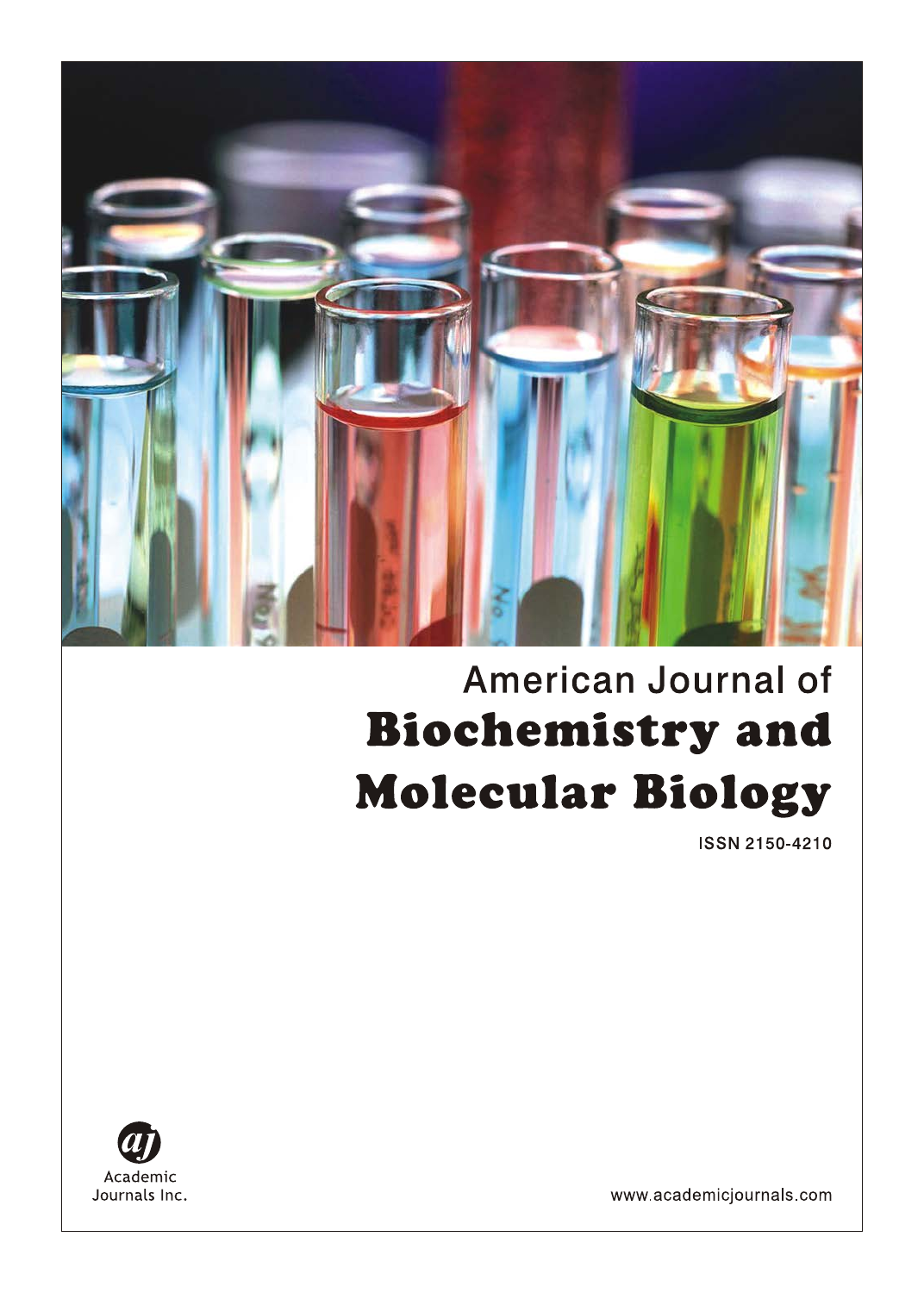ISSN 2150-4210 DOI: 10.3923/ajbmb.2017.102.110



## **Research Article**

# **Comparative Assessment of Antioxidant Activity and Phytochemical Analysis of Facultative Halophyte** *Salvadora oleoides* **Decne. and** *Salvadora persica* **L.**

 $^{\rm 1}$ Mital Kaneria,  $^{\rm 2}$ Kalpna Rakholiya,  $^{\rm 1}$ Jagruti Sonagara and  $^{\rm 1}$ Sumitra Chanda

1 Department of Biosciences, Faculty of Science, Saurashtra University, 360005 Rajkot, Gujarat, India 2 Main Dry Farming Station, Junagadh Agricultural University, Targhadia, 360003 Rajkot, Gujarat, India

### Abstract

Background and Objective: Plants are important sources of biologically active natural products, which differ widely in terms of structure. Halophytes, distributed from coastal regions to inland deserts have traditionally been used for medicinal and nutritional purposes. Living in sub-optimal conditions, these plants synthesize stress associated bioactive molecules, which are still remain largely unexplored. The aim of the present study was to analyze antioxidant properties as well as phytochemical and physicochemical parameters from 2 species of Salvadora. Materials and Methods: The leaf, young stem (YS) and woody stem (WS) of Salvadora oleoides (S. oleoides) and Salvadora persica (S. persica) were collected and extracted individually by cold percolation method using different organic solvents like petroleum ether (PE), ethyl acetate (EA), acetone (AC), methanol (ME) and aqueous (AQ). Different solvent extracts of the both plants were subjected to antioxidant activity and quantitative phytochemical analysis. The qualitative phytochemical and physicochemical analyses were carried out from the crude powder. All the experiments were performed in triplicate and results were presented as mean $\pm$ SEM. Results: Different solvent extracts of S. persica had higher phenolic content and antioxidant activity as compared to S. oleoides. Conclusion: This study will enable a better understanding as regards the significant correlation between phenolic content and antioxidant activity.

Key words: Facultative halophyte, antioxidant activity, phytochemical analysis, Salvadora oleoides, Salvadora persica

Citation: Mital Kaneria, Kalpna Rakholiya, Jagruti Sonagara and Sumitra Chanda, 2017. Comparative assessment of antioxidant activity and phytochemical analysis of facultative halophyte Salvadora oleoides decne. and Salvadora persica L. Am. J. Biochem. Mol. Biol., 7: 102-110.

Corresponding Author: Mital Kaneria, Department of Biosciences, Saurashtra University, 360005 Rajkot, Gujarat, India Tel: +91 9879272607

Copyright: © 2017 Mital Kaneria et al. This is an open access article distributed under the terms of the creative commons attribution License, which permits unrestricted use, distribution and reproduction in any medium, provided the original author and source are credited.

Competing Interest: The authors have declared that no competing interest exists.

Data Availability: All relevant data are within the paper and its supporting information files.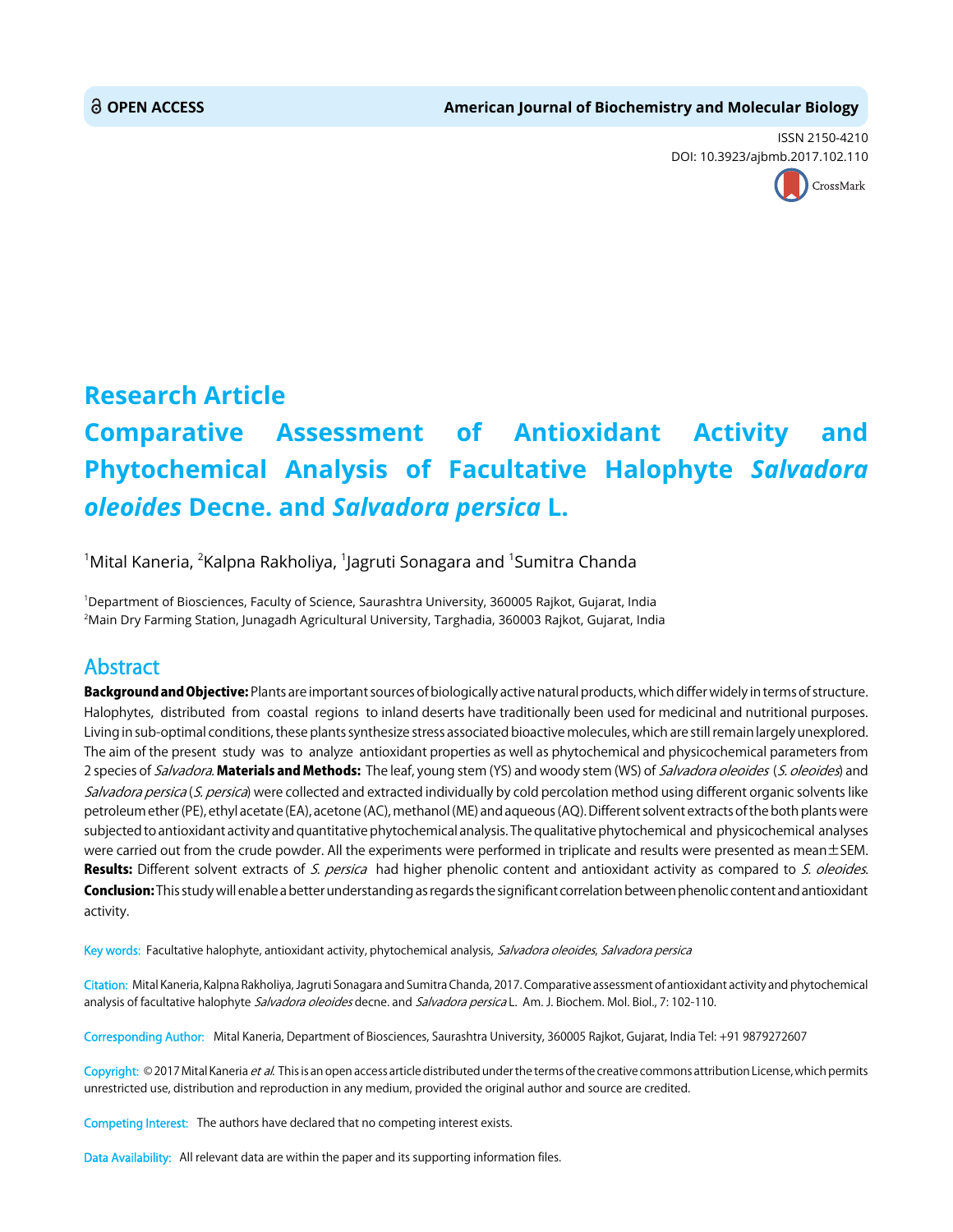#### INTRODUCTION

Salvadora spp. has ability to grow in saline regions and arid to semiarid regions, therefore, there are possibilities for uses different parts in the medicinal purposes. The leaf of S. oleoides is used in open wound, blood purifiers and cooling agent. Stem is anthelmintic, diuretic property, fever, asthma, cough, leprosy, rheumatism<sup>1</sup>. Salvadora persica stem is used in gastric troubles, vesicant and stimulant, while leaves are used in cough, piles, tumors, rheumatism and asthma<sup>2</sup>. Salvadora species reported for various biological activities due to the presence of bioactive constitutes viz., sitosterol, alkaloids, glucosides, rutin, terpenoids, phospholipids, dihydro-isocoumarin, resin, trimethyl amine, β-sitosterol, di-benzyl thiourea, rutin, thioglucoside, chlorine, potash and sulphar $3-5$ .

As novel source of phenolic molecules, halophytes are known for their ability to withstand in harsh conditions and scavenge various toxic reactive oxygen species, since they are harbor with a potent antioxidant system that includes polyphenolic compounds<sup>6-8</sup>. In recent year, different parts of halophyte species are being used all over the world<sup>9,10</sup>. However, phytochemical analyses of these plants still need to be explored for medicinal purpose because of their capacity to accumulations and synthesize a polyphenolic compounds and ultimately have higher antioxidants, when the plant faces various biotic and abiotic stress, i.e., salinity<sup>11</sup>. Hence to explore the halophytes for their antioxidant properties for human health, now a day's, people have more demanding on natural resources. It is speculated that, this is a first report on comparative study of antioxidant and its phytochemical properties of different solvent extracts of leaf, young stem and woody stem of Salvadora oleoides Decne. and Salvadora persica L. Therefore, the aim of the present study was the comparative assessment of antioxidant and phytochemical analysis of different solvent extracts of both Salvadora species using different in vitro assays.

#### MATERIALS AND METHODS

**Plant collection:** The leaf, young stem (YS), woody stem (WS) of S. oleoides and S. persica were collected in September, 2014 from Mudi, Surendranagar, Gujarat, India and in August, 2014 from Balachadi, Jamnagar, Gujarat, India, respectively, i.e., arid to semiarid and saline region of the Gujarat state. The plant parts were washed thoroughly with tap water, shade dried and homogenized to fine powder and stored in air tight bottles.

Chemicals: Analytical grade of all chemicals and reagents were purchased: 2,2-Diphenyl-1-picrylhydrazyl (DPPH), ABTS (2, 2'-Azino-bis-(3-ethyl) benzothiazoline-6-sulfonic acid), 2,4,6-Tripyridyl-s-triazine (TPTZ), Folin-Ciocalteu's reagent, sodium carbonate, aluminium chloride, potassium acetate, quercetin, glacial acetic acid, ammonium hydroxide, gallic acid, ascorbic acid, potassium persulfate, sodium acetate, sodium sulphate (Na<sub>2</sub>SO<sub>4</sub>), petroleum ether, ethyl acetate, acetone, methanol, chloroform, hydrochloric acid (HCl), phenazine methosulphate (PMS), nicotinamide adenine dinucleotide reduced (NADH), nitro blue tetrazolium (NBT), ferric chloride (FeCl<sub>3</sub>) from Sigma Chemical Co. (St Louis, MO, USA), MERCK Pvt. Ltd. (India), Hi-media (India) and Sisco Research Laboratories Pvt. Ltd. (India).Water was purified with a Milli-Q system (Millipore, Bedford, USA).

Plant extraction: The dried powder of the plant parts was extracted individually by cold percolation method $12,13$  using different organic solvents like petroleum ether (PE), ethyl acetate (EA), acetone (AC), methanol (ME) and aqueous (AQ). Ten grams of dried powder was taken in 150 mL petroleum ether in a conical flask, plugged with cotton wool and then kept on shaker at 120 rpm for 24 h. After 24 h, it was filtrated through 8 layers of muslin cloth, centrifuged at 5000 rpm in a centrifuge for 15 min and the supernatant was collected and the solvent was evaporated using a rotary vacuum evaporator (Equitron, India) to dryness. This dry powder was then taken individually in 150 mL of each solvent (ethyl acetate, acetone, methanol and water) and kept on a shaker at 120 rpm for 24 h. Then the procedure followed in each case was the same as above and the residues were weighed to obtain the extractive yield of all the extracts and were stored in air tight bottles at  $4^{\circ}$ C.

Antioxidant activity: The antioxidant activity of ethyl acetate, methanol and aqueous extracts of different parts were evaluated by DPPH free radical and superoxide anion radical, ABTS radical cation scavenging activity and ferric reducing antioxidant power (FRAP).

Determination of DPPH radical scavenging capacity: The DPPH (2, 2-Diphenyl-1-picrylhydrazyl) free radical scavenging capacity of different solvent extracts was measured by using DPPH by the modified method<sup>14,15</sup>. The reaction mixture (3.0 mL), consisted of 1.0 mL DPPH in methanol (0.3 mM), 1.0 mL methanol and 1.0 mL of different concentrations (upto 1000  $\mu$ g mL<sup>-1</sup>) of different solvent extracts diluted by methanol, was incubated for 10 min in dark, after which the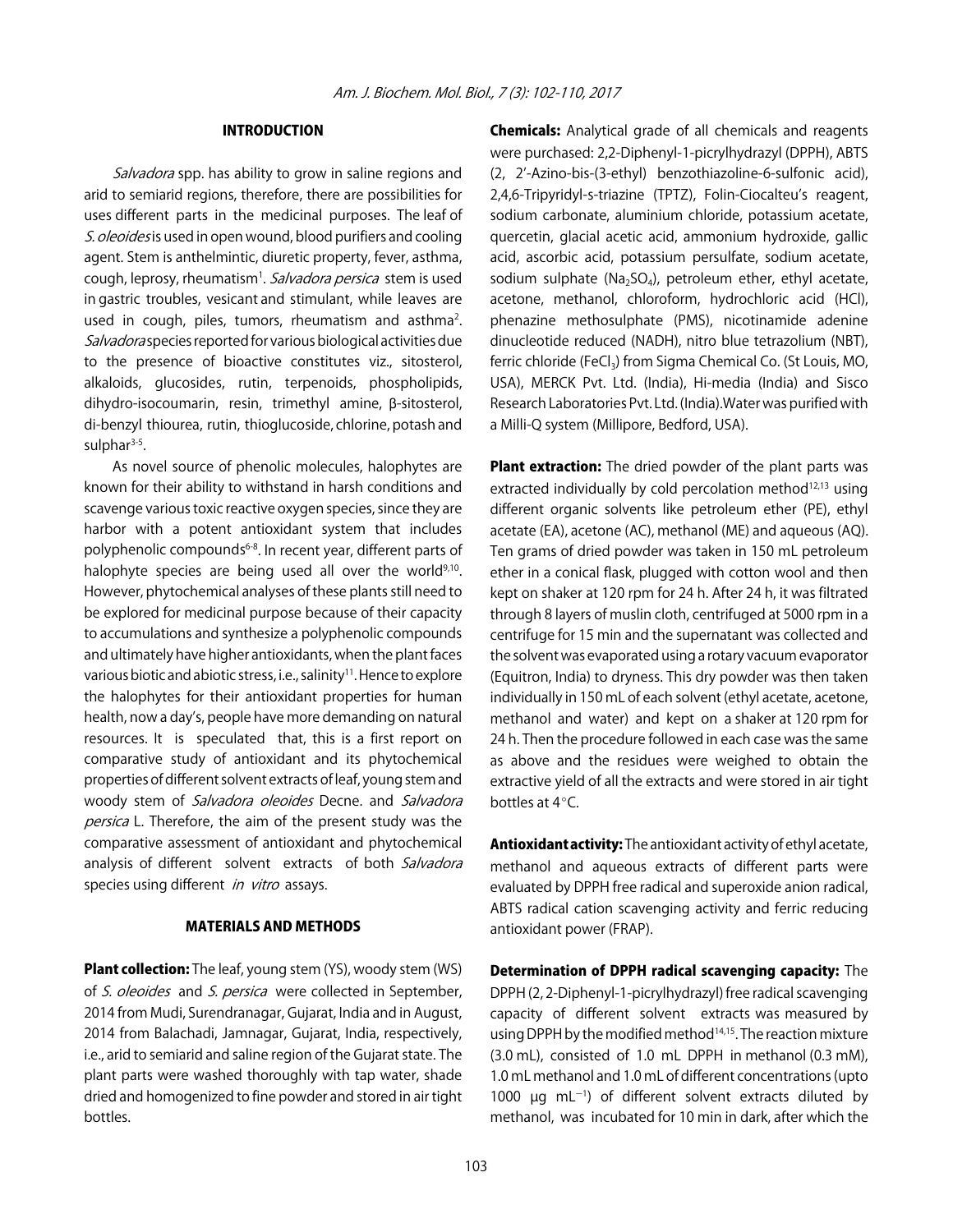absorbance was measured at 517 nm using a digital spectrophotometer (Systronic, India), against a blank sample. Ascorbic acid (2-16  $\mu$ g mL<sup>-1</sup>) was used as positive control<sup>16</sup>. Percentage of inhibition was calculated using the following formula<sup>8</sup>:

Inhibition (%) = 
$$
1 - \frac{A}{B} \times 100
$$

Where:

 $B =$  Absorbance of blank (DPPH+methanol)

A = Absorbance of sample (DPPH, methanol+sample)

Determination of superoxide anion radical scavenging activity: The superoxide anion radical scavenging activity of the different solvent extracts was measured by modified method17,18. Superoxide radical was generated by oxidation of NADH and assayed by the reduction of NBT. The reaction mixture 3.0 mL consisted of 1.0 mL of the solvent extracts of difference concentration of extracts diluted by distilled water, 0.5 mL Tris-HCl buffer (16 mM, pH 8), 0.5 mL NBT (0.3 mM), 0.5 mL NADH (0.93 mM) and 0.5 mL PMS (0.12 mM). The superoxide radical generating reaction was started by the addition of PMS solution to the mixture. The reaction mixture was incubated at  $25^{\circ}$ C for 5 min and then the absorbance was measured at 560 nm using digital spectrophotometer (Systronic, India), against a blank sample. Gallic acid (50-225  $\mu$ g mL<sup>-1</sup>) was used as a positive control<sup>19</sup>. Percentage of inhibition was calculated as described above.

#### Determination of ABTS radical cation scavenging activity:

The ABTS (2, 2'-Azino-bis-(3-ethyl) benzothiazoline-6-sulfonic acid) radical cation scavenging activity of the different solvent extracts was determined by the modified method<sup>20,21</sup>. ABTS radical cations were produced by reaction of ABTS (7 mM) with potassium persulfate (2.45 mM) and incubating the mixture at room temperature in the dark for 16 h. The working solution obtained was further diluted with methanol to give an absorbance of 0.85±0.20. One mililiter of different concentrations of solvent extracts diluted by methanol was added to 3.0 mL of ABTS working solution. The absorbance was measured at 734 nm using digital spectrophotometer (Systronic, India), against a blank sample. Ascorbic acid was used as a positive control<sup>22</sup>. Percentage of inhibition was calculated as described above.

Ferric reducing antioxidant power (FRAP): The reducing ability of different solvent extracts was determined by FRAP assay<sup>23,24</sup>. The FRAP assay was based on the ability of antioxidant to reduce  $Fe^{+3}$ - $Fe^{+2}$  in the presence of TPTZ, forming an intense blue Fe+2-TPTZ complex with an absorption maximum at 593 nm. This reaction was pH-dependent (optimum pH 3.6), 0.1 mL extract was added to 3.0 mL FRAP reagent [10 parts 300 mM sodium acetate buffer at pH 3.6, 1 part 10 mM TPTZ (2,4,6-tripyridyl-striazine) in 40 mM HCl and 1 part 20 mM  $FeCl<sub>3</sub>$ ] and the reaction mixture was incubated at  $37^{\circ}$ C for 10 min and then the absorbance was measured at 593 nm.  $FeSO<sub>4</sub>$  $(100-1000 \mu M \text{ mL}^{-1})$  was used as a positive control. The antioxidant capacity based on the ability to reduce ferric ions of sample was calculated from the linear calibration curve and expressed as M FeSO<sub>4</sub> equivalents per gram of extracted compound<sup>25</sup>.

Quantitative phytochemical analysis: Total phenol and flavonoid content were estimated in ethyl acetate, methanol and aqueous extracts of different parts of S. oleoides and S. persica. Total alkaloid content was estimated from the crude powder of different parts.

Determination of total phenol content: The amount of total phenol content of different solvent extracts was determined by Folin-Ciocalteu's reagent method<sup>26,27</sup>. The extract (0.5 mL) and 0.1 mL of Folin-Ciocalteu's reagent (0.5 N) were mixed and the mixture was incubated at room temperature for 15 min. Then, 2.5 mL of sodium carbonate (2 M) solution was added and further incubated for 30 min at room temperature and the absorbance was measured at 760 nm using a digital spectrophotometer (Systronic, India), against a blank sample. The calibration curve was made by preparing gallic acid  $(10-100 \text{ µg} \text{ mL}^{-1})$  solution in distilled water. Total phenol content was expressed in terms of gallic acid equivalent (mg  $g^{-1}$  of extracted compound)<sup>28</sup>.

**Determination of flavonoid content:** The amount of flavonoid content of different solvent extracts was determined by aluminium chloride colorimetric method<sup>29,30</sup>. The reaction mixture (3.0 mL) consisted of 1.0 mL of sample (1 mg mL $^{-1}$ ), 1.0 mL methanol, 0.5 mL of aluminium chloride (1.2%) and 0.5 mL potassium acetate (120 mM) and was incubated at room temperature for 30 min. The absorbance of all samples was measured at 415 nm using a digital spectrophotometer (Systronic, India), against a blank sample. The calibration curve was made using quercetin (5-60  $\mu$ g mL<sup>-1</sup>) in methanol. The flavonoid content is expressed in terms of quercetin equivalent (mg g $^{-1}$  of extracted compound)<sup>18</sup>.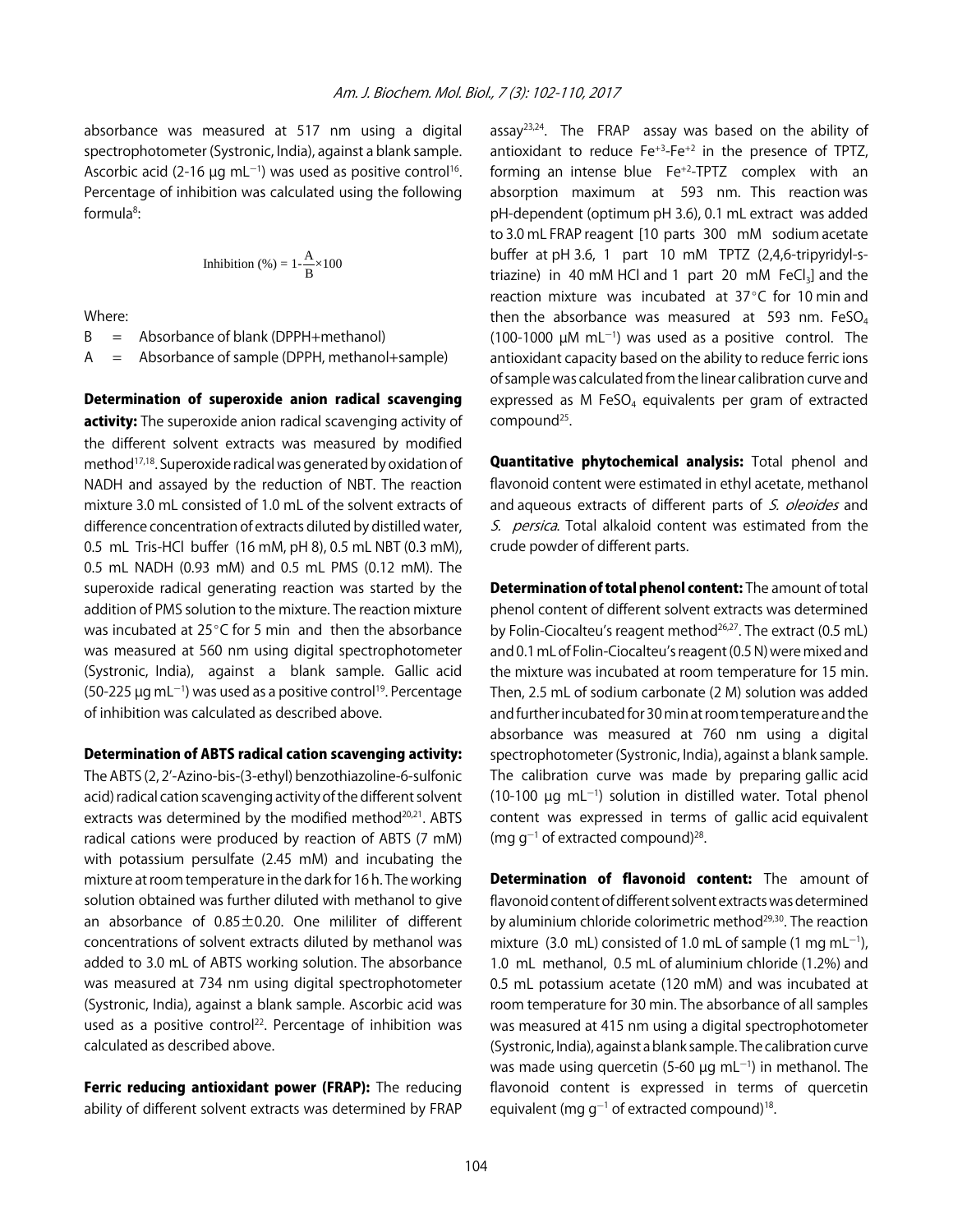Determination of total alkaloid content: One gram of dried powder was taken in 100 mL flask and 40 mL of 20% glacial acetic acid in methanol was added to it and was allowed to stand for 4 h at room temperature. This was filtered and the extract was concentrated in a water bath to one quarter of the original volume. Concentrated ammonium hydroxide (25%) was added drop wise to the extract until the precipitation was complete. Then it was taken in a separating funnel and an equal volume of chloroform was added. It was washed with distilled water 3 times to make it pH neutral. Sodium sulphate  $(Na<sub>2</sub>SO<sub>4</sub>)$  was added to remove moisture. It was filtered and dried. Crude alkaloid content was collected and weighed. Crude alkaloid content was expressed in mg  $g^{-1}$  of dried powder31,32.

Qualitative phytochemical analysis: The crude powder of S. oleoides and S. persica was subjected to qualitative phytochemical analysis<sup>31</sup>.

Physiochemical analysis-Determination of total ash: Two grams of dry powder was taken in a silica crucible and heated gradually increasing the heat to  $500^{\circ}$ C until it was white, indicating the absence of carbon. Ash was cooled in a desiccator and weighed without delay. Total ash value was calculated was mg  $g^{-1}$  of air dried material<sup>33,34</sup>.

Determination of water soluble ash: To the crucible containing the total ash, 25 mL of water was added and boiled for 5 min. The insoluble matter was collected on an ash less filter paper. It was washed with hot water and heated in a crucible for 15 min. weight of insoluble matter was subtracted from the weight of total ash. The content of water soluble ash was calculated in mg g<sup>-1</sup> of air dried material<sup>33,35</sup>.

**Determination of acid insoluble ash:** Twenty five milliliter of hydrochloric acid (70 g  $L^{-1}$ ) was added to the crucible containing total ash. It was covered with a watch-glass and heated gently for 5 min to boil. The watch-glass was rinsed with 5 mL of hot water and this liquid was added to the crucible. The insoluble matter was collected on an ash less filter paper and it was washed with hot water until the filter was neutral. The filter paper containing the insoluble matter was transferred to the original crucible; it was dried on a hot plate and heated till constant weight was obtained. The residue was allowed to cool in desiccators for 30 min and then weighted without delay. Acid insoluble ash was calculated in mg g<sup>-1</sup> of air dried material $^{33,36}$ .

**Statistical analysis:** All the experiments were performed in triplicate and results are presented as mean±SEM (Standard Error of Mean).

#### RESULTS AND DISCUSSION

Based on the results, it is significantly observed that the higher amount of the phenolic content in the extracts shown remarkable antioxidant activity in a positive manner. Phenolic compounds is a major class of the natural compounds those are reported for the potent antioxidant activity may be because of the hydrogen donating capacities of the components present in the extracts.

Antioxidant activity: The plants have effective capacity to scavenge free radicals and represent a source of multifunctional properties. Medicinal plants are rich in secondary metabolites that exhibit a remarkable diversity of both chemical structures and biological activities and are promising source of lead compounds for new drugs targeting neurodegenerative diseases<sup>37,38</sup>. Antioxidant methods and modifications have been proposed to evaluate antioxidant characteristics and to explain how antioxidant functions. It is essential to use more than one method to evaluate antioxidant capacity of plant materials because of the complex nature of phytochemicals. Therefore, in the present study, DPPH free radical scavenging activity, Superoxide anion radical scavenging activity, ABTS radical cation scavenging activity and ferric reducing antioxidant power were performed. The  $IC_{50}$  values are negatively correlated to the antioxidant activity as it expresses the amount of antioxidant needed to decrease its radical concentration by 50%; the lower  $IC_{50}$  value represents the higher antioxidant activity of the tested sample<sup>39</sup>.

The DPPH assay is a general test used to evaluate the antioxidant capacity of plant extracts. The DPPH radical is commonly used for fast evaluation of the antioxidant property of a given compound. Being a stable free radical, DPPH is frequently used to determine radical scavenging activity of natural compounds. In its radical form, DPPH absorbed at 517 nm but upon reduction with an antioxidant, its absorption decreases due to the formation of its non-radical form DPPH40,41. Thus, the radical scavenging activity in the presence of a hydrogen donating antioxidant can be monitored as a decrease in absorbance of DPPH solution. The colour change from purple to yellow after reduction can be quantified by decrease of absorbance at wave length 517 nm.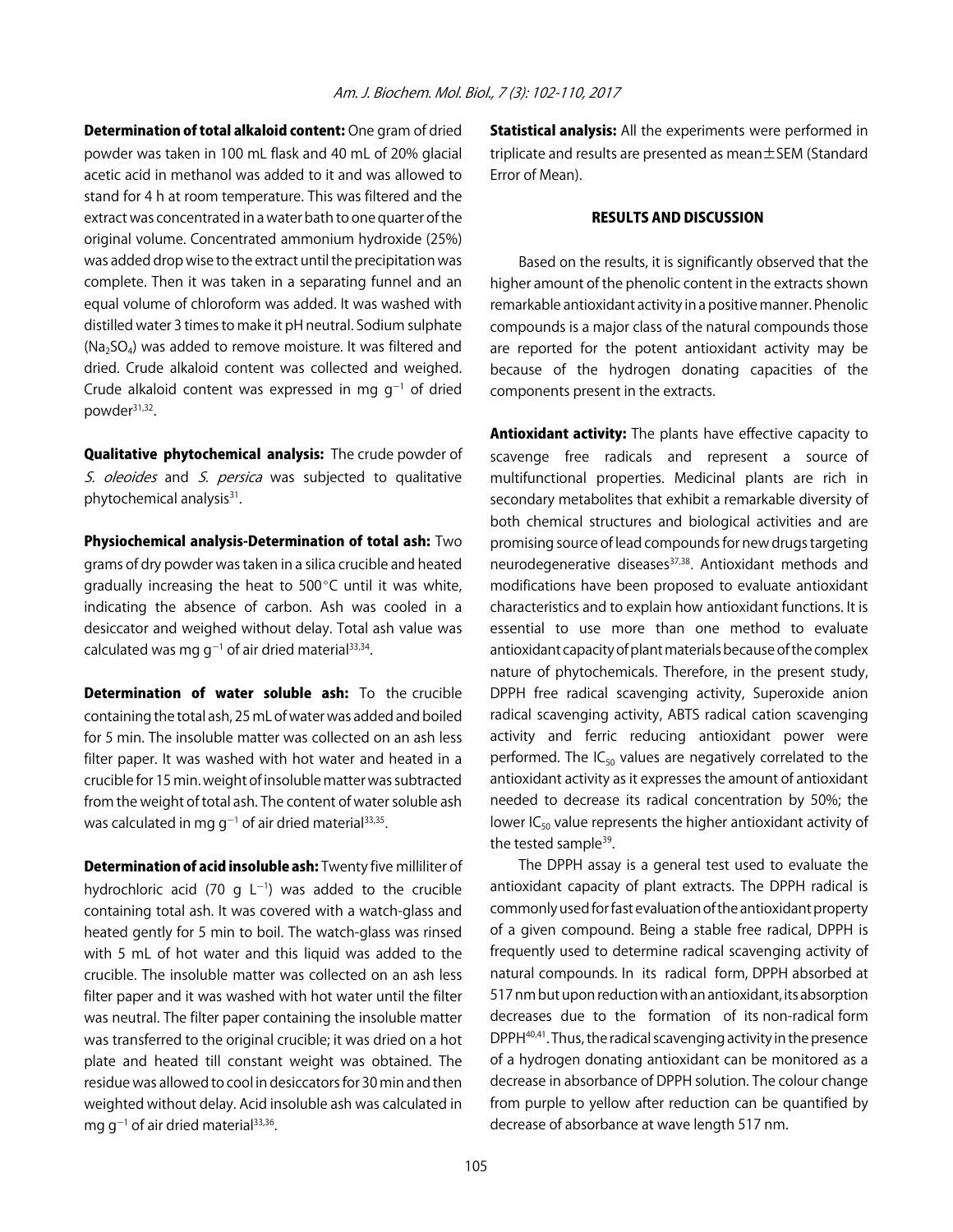| <b>Sheries</b><br>Plant names | Parts<br>used | $IC_{50}$ values ( $\mu$ g mL <sup>-1</sup> ) |       |             |                          |       |       |             |     |       |
|-------------------------------|---------------|-----------------------------------------------|-------|-------------|--------------------------|-------|-------|-------------|-----|-------|
|                               |               | <b>DPPH</b>                                   |       |             | SO.                      |       |       | <b>ABTS</b> |     |       |
|                               |               | EA                                            | ME    | AO          | EA                       | ME    | AO    | EA          | ME  | AQ    |
| Salvadora oleoides            | Leaf          | >1000                                         | 427.5 | >1000       | >1000                    | >1000 | >1000 | 440         | 360 | 576   |
|                               | YS            | >1000                                         | 736   | >1000       | >1000                    | >1000 | >1000 | 232         | 184 | 622.5 |
|                               | WS            | >1000                                         | >1000 | 616         | >1000                    | >1000 | >1000 | 316         | 212 | 280   |
| Salvadora persica             | Leaf          | >1000                                         | 750   | >1000       | >1000                    | >1000 | >1000 | 140         | 320 | 320   |
|                               | YS            | >1000                                         | >1000 | >1000       | >1000                    | >1000 | >1000 | 466         | 280 | 360   |
|                               | WS            | 248                                           | 824   | >1000       | >1000                    | >1000 | >1000 | 120.5       | 216 | 368   |
| Standard                      |               | Ascorbic acid 11.4                            |       | Gallic acid | Ascorbic acid 6.4<br>185 |       |       |             |     |       |

Table 1: IC<sub>50</sub> values of DPPH free radical, superoxide anion radical and ABTS radical cation scavenging activity of different solvent extracts of leaf and stem of Salvadora species

EA: Ethyl acetate, ME: Methanol, AQ: Aqueous, DPPH: DPPH (2,2-Diphenyl-1-picryl hydrazyl) free radical scavenging activity, SO: Superoxide anion radical scavenging activity, ABTS: ABTS (2,2'-Azino-bis-(3-ethyl)benzothiazoline)-6-sulfonic acid diammonium salt) radical cation scavenging activity

It is usually expressed as  $IC_{50}$  value, the amount of antioxidant necessary to decrease the initial concentration of DPPH by 50% lower  $IC_{50}$  value indicates high antioxidant activity<sup>42,43</sup>. The  $IC_{50}$  values of DPPH free radical scavenging activity of different solvent extracts of leaf, YS and WS of S. oleoides and S. persica are shown in Table 1. Out of 18 extracts investigated, 12 extracts showed IC<sub>50</sub> value more than 1000  $\mu$ g mL<sup>-1</sup>, while remaining 6 extracts showed varied levels of DPPH free radical scavenging activity, IC $_{50}$  value ranged from 248-824  $\mu$ g mL $^{-1}$ . Ascorbic acid was used as a standard and its  $IC_{50}$  value was 11.4  $\mu$ g mL<sup>-1</sup>. Amongst all the ethyl acetate and aqueous extracts, S. persica WS and S. oleoides WS, the  $IC_{50}$  value was 248 and 616  $\mu$ g mL $^{-1}$ , respectively, while remaining all extracts showed IC $_{50}$  value more than 1000  $\mu$ g mL $^{-1}$ . Methanol extracts showed better DPPH radical scavenging activity as compare to other extracts and S. persica showed better DPPH radical scavenging activity as compare to S. oleoides.

Superoxide and hydroxyl radical are the two most dangerous free radicals constantly produced in living organisms. Superoxide is considered as major biological source of ROS and they are harmful because they may oxidize and reduce other compounds and potentially form more reactive species via secondary reactions. Therefore, superoxide scavenging capacity in the human body is very important as the first line of defense against oxidative stress<sup>38,44</sup>. The  $IC_{50}$ values of super oxide anion radical scavenging activity of different solvent extracts of leaf, YS and WS of S. oleoides and S. persica are shown in Table 1. Out of 18 extracts investigated, all 18 extracts showed  $IC_{50}$  value more than 1000  $\mu$ g mL<sup>-1</sup>. Gallic acid was used as a standard and its IC<sub>50</sub> value was 185 µg mL<sup>-1</sup>. This result indicates poor ability of the extracts in the quenching of superoxide anion radical.

ABTS assay is an excellent tool for determining the antioxidant activity of hydrogen donating antioxidants and of chain breaking antioxidants. ABTS assay is better to assess the antiradical capacity of both hydrophilic and lipophilic antioxidant because it can be used in both organic and aqueous solvent system as compared to other antioxidant assay<sup>25,45</sup>. This method is based on the ability of antioxidant to reduce the ABTS radical cation. The  $IC_{50}$  values ABTS radical cation scavenging activity of different solvent extracts of leaf, YS and WS of S. oleoides and S. persica are shown in Table 1. All the 18 extracts investigated showed varied levels of ABTS radical cation radical scavenging activity,  $IC_{50}$  value ranged from 120.5-622.5  $\mu$ g mL<sup>-1</sup>. Ascorbic acid was used as a standard and its IC<sub>50</sub> value was 6.4  $\mu$ g mL<sup>-1</sup>. Amongst all the different solvent extracts, ethyl acetate extracts of S. persica WS (120.5  $\mu$ g mL<sup>-1</sup>) and leaf (140  $\mu$ g mL<sup>-1</sup>) showed best ABTS radical cation scavenging activity. Ethyl acetate and methanol extracts showed better ABTS radical cation scavenging activity as compare to aqueous extracts and S. persica showed better ABTS radical cation scavenging activity as compare to S. oleoides.

FRAP assays is based on the ability of an antioxidant to reduce Fe<sup>+3</sup>-Fe<sup>+2</sup> in the presence of TPTZ, forming an intense blue Fe+2-TPTZ complex with an absorbance decrease is proportional to the antioxidant content<sup>46,47</sup>. Ferric reducing antioxidant power of different solvent extracts of leaf, YS and WS of S. oleoides and S. persica is shown in Table 2. Among the different solvent extracts of both plants, the highest FRAP activity was in methanol extract of  $S$ . persica leaf, followed by methanol and aqueous extracts of S. persica WS. Polar solvent extracts showing better FRAP activity as compare to Ethyl acetate extracts.

Quantitative phytochemical analysis: Phytochemicals are produced by specific biochemical pathways, which occur inside the plant cells. A number of phytochemicals isolated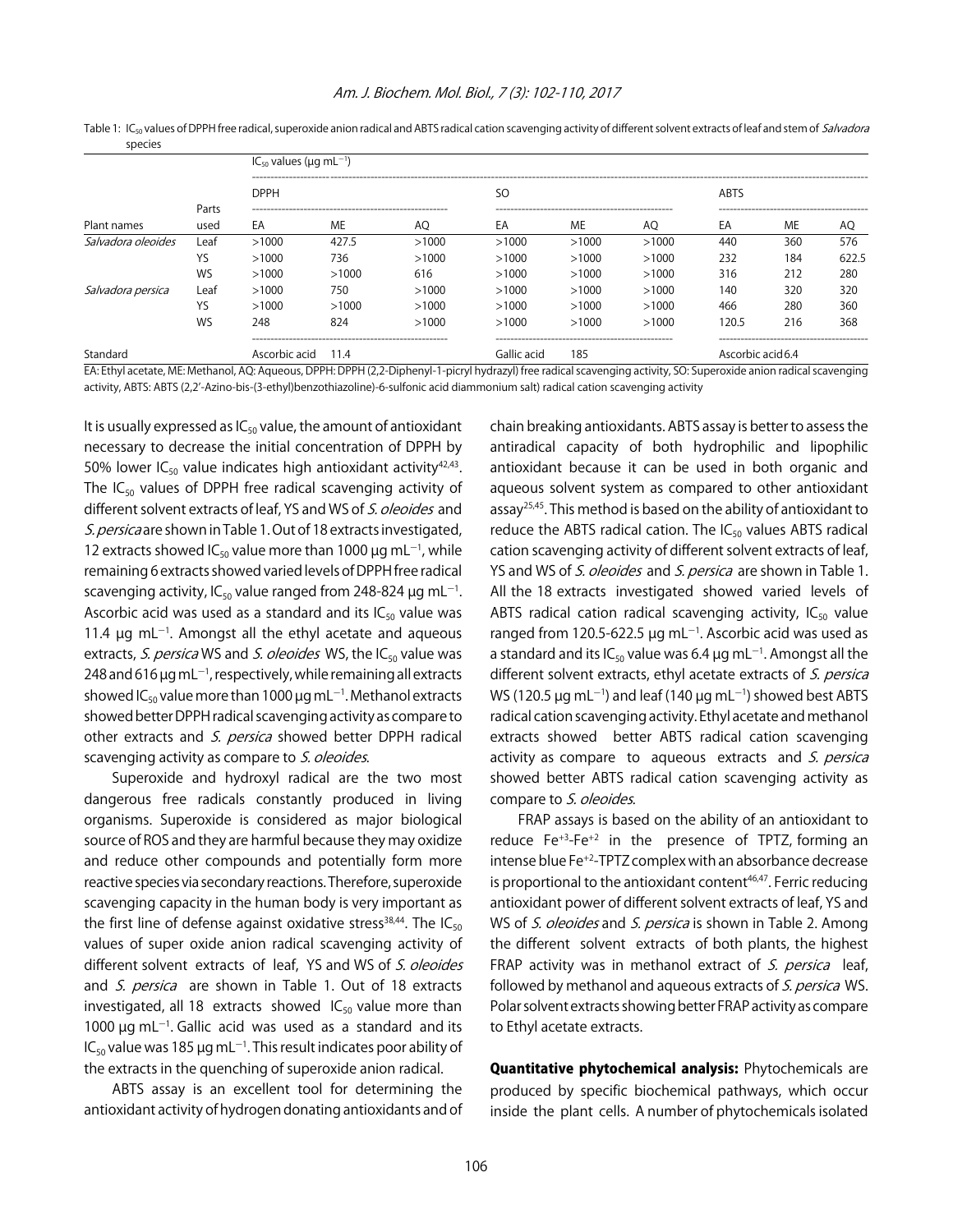| Plant names        | Parts used | Extracts  | TPC (mg $q^{-1}$ )* | FC (mg $q^{-1}$ )* | FRAP $(M q^{-1})^*$ |
|--------------------|------------|-----------|---------------------|--------------------|---------------------|
| Salvadora oleoides | Leaf       | EA        | 127.66 ± 5.33       | $47.17 \pm 0.74$   | 19.95 ± 0.19        |
|                    |            | ME        | 253.10±9.83         | $43.65 \pm 0.10$   | 94.19±0.81          |
|                    |            | AQ        | 222.89 ± 10.00      | $17.07 \pm 0.22$   | 72.85 ± 0.89        |
|                    | <b>YS</b>  | EA        | $114.96 \pm 2.36$   | $16.16 \pm 1.82$   | 14.80±0.05          |
|                    |            | <b>ME</b> | 235.09 ± 3.44       | $8.60 \pm 0.02$    | $82.00 \pm 0.73$    |
|                    |            | AQ        | $215.52 \pm 3.26$   | $1.22 \pm 0.06$    | 51.09±1.64          |
|                    | WS         | EA        | 178.26 ± 1.88       | 13.59 ± 1.51       | $30.85 \pm 0.03$    |
|                    |            | ME        | 241.15 ± 1.42       | $25.60 \pm 0.78$   | $92.83 \pm 1.48$    |
|                    |            | AQ        | 209.79 ± 0.65       | $0.46 \pm 0.06$    | 53.36 ± 0.44        |
| Salvadora persica  | Leaf       | EA        | 199.30±2.34         | $44.47 \pm 1.21$   | $63.47 \pm 2.32$    |
|                    |            | ME        | $252.77 \pm 1.13$   | 57.94±0.41         | $151.04 \pm 19.40$  |
|                    |            | <b>AQ</b> | 212.32±7.50         | 39.15±0.39         | $94.11 \pm 1.82$    |
|                    | <b>YS</b>  | EA        | $269.97 \pm 1.13$   | $42.22 \pm 0.12$   | $67.44 \pm 2.45$    |
|                    |            | ME        | 237.79 ± 1.21       | $43.11 \pm 0.54$   | 299.95±9.30         |
|                    |            | AQ        | 238.12±1.15         | $23.64 \pm 0.30$   | $106.93 \pm 1.88$   |
|                    | WS         | EA        | 28.66±0.59          | $30.01 \pm 0.39$   | $1.01 \pm 0.12$     |
|                    |            | <b>ME</b> | $222.23 \pm 4.12$   | $5.08 \pm 0.29$    | $54.67 \pm 1.42$    |
|                    |            | AQ        | 182.52 ± 1.85       | $0.00 \pm 0.00$    | 35.68 ± 0.49        |

#### Am. J. Biochem. Mol. Biol., 7 (3): 102-110, 2017

Table 2: Total phenol content, flavonoid content and ferric reducing antioxidant power of different solvent extracts of different parts of Salvadora species

\*Values are expressed in mean±standard error of the mean (n = 3), TPC: Total phenol content, FC: Flavonoid content, FRAP: Ferric reducing antioxidant power, YS: Young stem, WS: Woody stem, EA: Ethyl acetate, ME: Methanol, AQ: Aqueous

|                    |       | <b>Total alkaloid</b>  |
|--------------------|-------|------------------------|
| Plants             | Parts | content (mg $q^{-1}$ ) |
| Salvadora oleoides | Leaf  | 0.61                   |
|                    | YS    | 0.19                   |
|                    | WS    | 0.20                   |
| Salvadora persica  | Leaf  | 0.49                   |
|                    | YS    | 0.96                   |
|                    | WS    | 0.31                   |

YS: Young stem, WS: Woody stem

from plant material are used in the pharmaceutical drug industry today. The phytochemicals under investigation include secondary metabolites, which are synthesized for plant defense and adaption to environmental stress<sup>38</sup>. In the present study, different solvent extracts of different parts of S. oleoides and S. persica were evaluated for to estimate their total phenol content. The total phenol content of different solvent extracts of different parts of S. oleoides and S. persica are shown in Table 2. All the different solvent extracts of the different parts of the *S. persica* showed higher amount of total phenol content than S. oleoides. Amongst the different solvent used, polar solvents i.e., ME and AQ had more total phenol content as compare to non-polar solvent i.e., EA. The highest total phenol content was in ME of S. persica leaf, while lowest amount of total phenol content was in EA of S. oleoides leaf, YS and WS. According to these results, there is good relationship between total phenols and antioxidant activity. Overall, the antioxidant activities of the extracts were highly correlated with their total phenolic contents and these results are similar to those of previous findings<sup>48-50</sup>. In the present study, different solvent extracts of different parts of S. oleoides and S. persica were evaluated for to estimate their

flavonoid content. The flavonoid content of different solvent extracts of different parts of S. oleoides and S. persica are shown in Table 2. All the different solvent extracts of the different parts of the *S. oleoides* showed higher amount of flavonoid content than S. persica except leaf. Amongst the different solvent used, non-polar solvent i.e., EA had more flavonoid content as compare to polar solvents i.e., ME and AQ. The highest flavonoid content was in EA of S. persica YS followed by WS, while no flavonoid content was in AQ of all the different parts of both plant. The total alkaloid content of crude powder of S. oleoides and S. persica is shown in Table 3. Amongst all the different parts of both plant, the highest total alkaloid content was in S. persica YS followed by S. oleoides leaf (Table 3).

Qualitative phytochemical analysis: The result of qualitative phytochemical analysis of the crude power of S. oleoides and S. persica are shown in Table 4. Steroids is present in high amount in leaf and YS of S. oleoides and S. persica. Cardiac glycosides is present in high amount in YS of S. oleoides and leaf and YS of S. persica. Flavonoids and triterpenes are present in high amount in S. oleoides WS and S. persica WS respectively. Triterpenes is present in moderate amount in YS and WS of S. oleoides.

**Physiological parameters:** The physiological evaluation of the drug is an important parameter in detecting adulteration or improper handling of drugs<sup>51</sup>. Maximum amount of total ash and acid soluble ash were in S. oleoides leaf, while water soluble ash was in S. persica leaf (Table 5).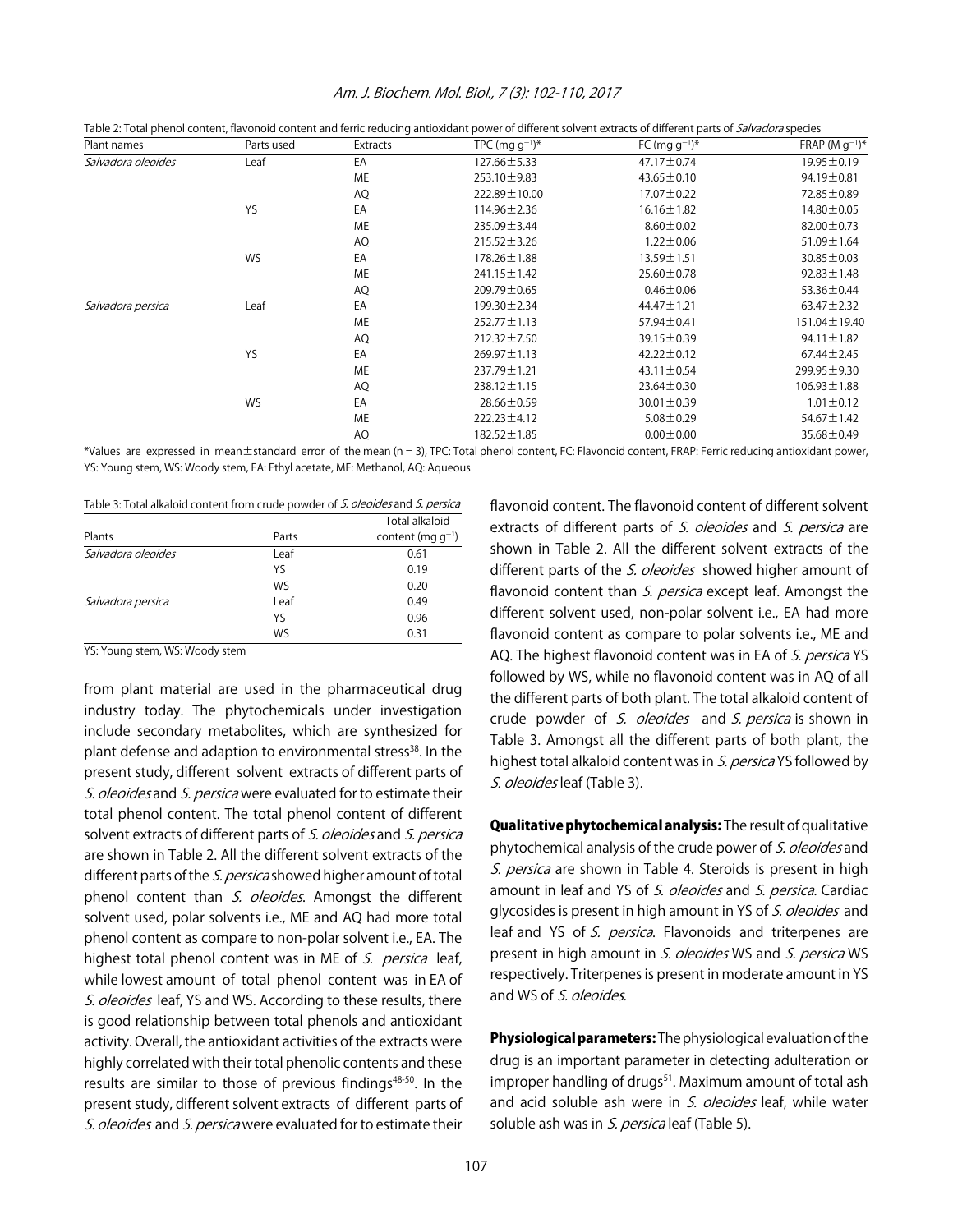#### Am. J. Biochem. Mol. Biol., 7 (3): 102-110, 2017

#### Table 4: Qualitative phytochemical analysis of S. oleoides and S. persica

|                    | Salvadora oleoides |         | Salvadora persica |          |          |       |
|--------------------|--------------------|---------|-------------------|----------|----------|-------|
| Phytochemicals     | Leaf               | YS      | WS                | Leaf     | YS       | WS    |
| Flavonoid          |                    |         | $+++$             |          |          |       |
| Tannins            |                    |         |                   |          |          |       |
| Phylobatanins      |                    |         |                   |          |          |       |
| Saponins           |                    |         |                   |          |          |       |
| Steroids           | $+++$              | $+++$   |                   | $^{+++}$ | $^{+++}$ |       |
| Cardiac glycosides |                    | $+++$   |                   | $^{+++}$ | $+++$    |       |
| Triterpenes        |                    | $^{++}$ | $^{++}$           |          |          | $+++$ |
| <b>Alkaloids</b>   |                    |         |                   |          |          |       |
| Wagner's           |                    |         |                   |          |          |       |
| Mayer's            | $^{\mathrm{++}}$   |         |                   |          |          |       |

YS: Young stem, WS: Woody stem, -: No presence, +: Less presence, ++: Moderate presence, +++: High presence

#### Table 5: Physicochemical parameters of S. oleoides and S. persica

| Parameters          | Salvadora oleoides |      | Salvadora persica |      |      |      |
|---------------------|--------------------|------|-------------------|------|------|------|
|                     | Leaf               |      | WS                | Leaf |      | WS   |
| Total ash*          | J.71               | 0.31 | 0.21              | 0.58 | 0.29 | 0.18 |
| Water soluble ash*  | 0.12               | 0.08 | 0.08              | 0.22 | 0.16 | 0.16 |
| Acid insoluble ash* | 0.64               | 0.01 | 0.02              | 0.08 | 0.08 | 0.02 |

\*[% Value (w/w)], YS: Young stem, WS: Woody stems

#### **CONCLUSION**

This study reports for the first time comparative assessment of these two *Salvadora* species for antioxidant property and their phytochemical analysis. Of the two species studied, S. persica exhibited high phenolic levels associated to potent antioxidant efficacy. This study reinforces the notion that phenolic compounds largely contribute to antioxidant activity. Obtained results pointed out a significance of further studies in phytochemistry and bioactivity of S. persica from arid, semiarid and saline habitats.

#### SIGNIFICANCE STATEMENTS

The present study reported for the 1st time on comparative study of antioxidant and its phytochemical profile of leaf, young stem and woody stem of Salvadora oleoides Decne. and Salvadora persica L. This study discovers the possible belief that phenolic compounds largely contribute to antioxidant activity. This study will help the researcher to uncover the positive relation of secondary metabolites and antioxidant activity of S. persica from arid, semiarid and saline habitats, since increased biosynthesis of secondary metabolites and related antioxidant activity seem to be induced under environmental stresses conditions.

#### ACKNOWLEDGMENT

The authors thank to S.P. Singh, Prof. and Head of Department of Biosciences, Saurashtra University, Rajkot, Gujarat, India for providing for providing research facilities.

#### **REFERENCES**

- 1. Natubhai, P.M., S.S. Pandya and H.A. Rabari, 2013. Anti-inflammatory activity of leaf extracts of Salvadora oleoides Decne. Int. J. Pharma Bio Sci., 4: 985-993.
- 2. Prasad, S.H.K.R., K. Anthonamma, N. Jyothirmayi, K.D. Sowjanya, V.R.L. Sharlotte, A. Priyanka and S.J. Mounika, 2011. In vitro assay of herbaceous extracts of Salvadora persica L. against some pathogenic microbes. Res. J. Pharmaceut. Biol. Chem. Sci., 2: 860-863.
- 3. Mohammed, S.G., 2013. Comparative study of in vitro antibacterial activity of miswak extracts and different toothpastes. Am. J. Agric. Biol. Sci., 8: 82-88.
- 4. Arora, M., A.A. Siddiqui, S. Paliwal and R. Mishra, 2013. Pharmacognostical and phytochemical investigation of Salvadora oleoides decne. Stem. Int. J. Pharm. Pharmaceut. Sci., 5: 128-130.
- 5. Noumi, E., M. Snoussi, A. Merghni, F. Nazzaro and G. Quindos et al., 2017. Phytochemical composition, anti-biofilm and anti-quorum sensing potential of fruit, stem and leaves of Salvadora persica L. methanolic extracts. Microb. Pathog., 109: 169-176.
- 6. Kim, Y.A., C.S. Kong, J.I. Lee, H. Kim and H.Y. Park et al., 2012. Evaluation of novel antioxidant triterpenoid saponins from the halophyte Salicornia herbacea. Bioorg. Med. Chem. Lett., 22: 4318-4322.
- 7. Sonagara, J., K. Rakholiya, H. Padalia, S. Chanda and M. Kaneria, 2017. In vitro Antimicrobial Activity: Salvadora Species. In: Food Technology: Applied Research and Production, Meghwal, M., M.R. Goyal and M. Kaneria (Eds.). Vol. 1, Apple Academic Press, New Jersey, USA., pp: 235-252.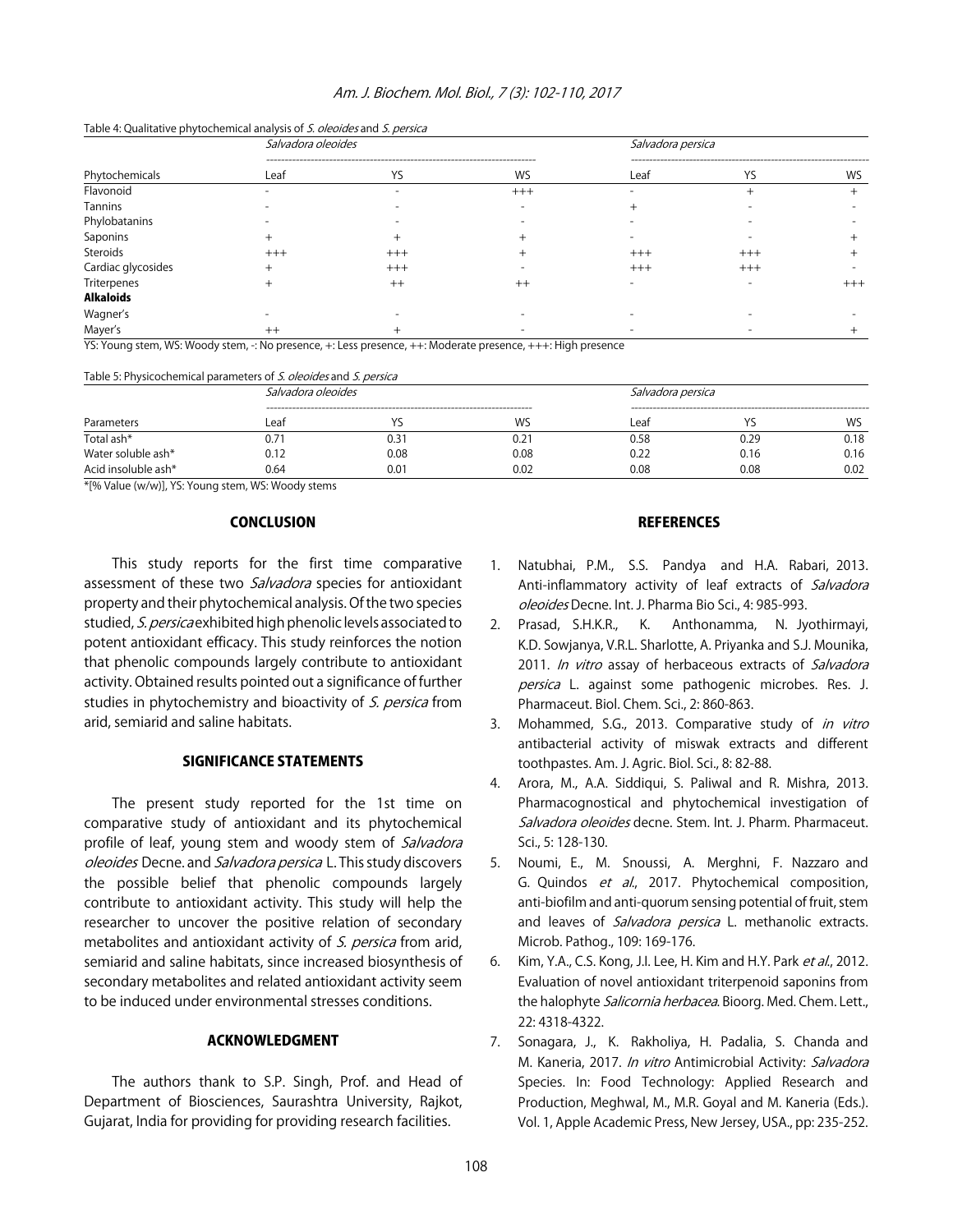- 8. Rakholiya, K.D., M.J. Kaneria and S.V. Chanda, 2017. Isolation, Validation and Characterization of Major Bioactive Constituents by Various Techniques from Mango Ripe Seed. In: Food Technology: Applied Research and Production, Meghwal, M., M.R. Goyal and M. Kaneria (Eds.)., Apple Academic Press, New Jersey, USA., pp: 273-314.
- 9. Carro, R.T., R.E. D'Almeida, M.I. Isla and M.R. Alberto, 2016. Antioxidant and anti-inflammatory activities of Frankenia triandra (J. Remy) extracts. S. Afr. J. Bot., 104: 208-214.
- 10. Qasim, M., Z. Abideen, M.Y. Adnan, S. Gulzar, B. Gul, M. Rasheed and M.A. Khan, 2017. Antioxidant properties, phenolic composition, bioactive compounds and nutritive value of medicinal halophytes commonly used as herbal teas. S. Afr. J. Bot., 110: 240-250.
- 11. Balto, H., I. Al-Sanie, S. Al-Beshri and A. Aldrees, 2017. Effectiveness of Salvadora persica extracts against common oral pathogens. Saudi Dental J., 29: 1-6.
- 12. Parekh, J. and S. Chanda, 2007. In vitro antibacterial activity of the crude methanol extract of Woodfordia fruticosa Kurz. flower (Lythaceae). Braz. J. Microbiol., 38: 204-207.
- 13. Rakholiya, K., M. Kaneria, K. Nagani, A. Patel and S. Chanda, 2015. Comparative analysis and simultaneous quantification of antioxidant capacity of four *Terminalia* species using various photometric assays. World J. Pharmaceut. Res., 4: 1280-1296.
- 14. McCune, L.M. and T. Johns, 2002. Antioxidant activity in medicinal plants associated with the symptoms of diabetes mellitus used by the indigenous peoples of the North American boreal forest. J. Ethnopharmacol., 82: 197-205.
- 15. Chanda, S.V. and M.J. Kaneria, 2012. Optimization of conditions for the extraction of antioxidants from leaves of Syzygium cumini L. using different solvents. Food Anal. Methods, 5: 332-338.
- 16. Rakholiya, K., M. Kaneria and S. Chanda, 2011. Vegetable and fruit peels as a novel source of antioxidants. J. Med. Plants Res., 5: 63-71.
- 17. Robak, J. and R.J. Gryglewski, 1988. Flavonoids are scavengers of superoxide anions. Biochem. Pharmacol., 37: 837-841.
- 18. Chanda, S., M. Kaneria and Y. Baravalia, 2012. Antioxidant and antimicrobial properties of various polar solvent extracts of stem and leaves of four *Cassia* species. Afr. J. Biotechnol., 11: 2490-2503.
- 19. Kaneria, M., B. Kanani and S. Chanda, 2012. Assessment of effect of hydroalcoholic and decoction methods on extraction of antioxidants from selected Indian medicinal plants. Asian Pac. J. Trop. Biomed., 2: 195-202.
- 20. Re, R., N. Pellegrini, A. Proteggente, A. Pannala, M. Yang and C. Rice-Evans, 1999. Antioxidant activity applying an improved ABTS radical cation decolorization assay. Free Radical Biol. Med., 26: 1231-1237.
- 21. Chanda, S., N. Amrutiya and K. Rakholiya, 2013. Evaluation of antioxidant properties of some Indian vegetable and fruit peels by decoction extraction method. Am. J. Food Technol., 8: 173-182.
- 22. Rakholiya, K., M. Kaneria and S. Chanda, 2016. Antioxidant Activity of Some Commonly Consumed Fruits and Vegetables Peels in India. In: Recent Progress in Medicinal Plants, Volume 40: Flavonoids and Antioxidants, Govil, J.N. and M. Pathak (Eds.). Studium Press LLC, Houston, pp: 400-428.
- 23. Benzie, I.F.F. and J.J. Strain, 1996. The Ferric Reducing Ability of Plasma (FRAP) as a measure of antioxidant power: The FRAP assay. Anal. Biochem., 239: 70-76.
- 24. Kaneria, M.J., K.D. Rakholiya, K.V. Nagani, N.M. Vidja and S.V. Chanda, 2016. Antioxidant Properties and Phytochemical Analysis of Chilli and Turmeric. In: Traditional and Folk Herbal Medicine: Recent Researches, Gupta, V.K. (Ed.)., Daya Publication House, New Delhi, India, pp: 169-191.
- 25. Rakholiya, K.D., J.T. Patel, V.D. Vora, G.S. Sutaria, R.M. Patel, R.A. Dave and M.J. Kaneria, 2017. Antioxidant Activities of Some Marine Algae: Case Study from India. In: Food Technology: Applied Research and Production, Meghwal, M., M.R. Goyal and M. Kaneria (Eds.)., Apple Academic Press, New Jersey, USA., pp: 147-162.
- 26. McDonald, S., P.D. Prenzler, M. Antolovich and K. Robards, 2001. Phenolic content and antioxidant activity of olive extracts. Food Chem., 73: 73-84.
- 27. Chanda, S., S. Dudhatra and M. Kaneria, 2010. Antioxidative and antibacterial effects of seeds and fruit rind of nutraceutical plants belonging to the Fabaceae family. Food Funct., 1: 308-315.
- 28. Rakholiya, K., M. Kaneria, N. Trivedi and S. Chanda, 2016. Antimicrobial Efficiency and Phenolic Content of Acetone Extract and its Fractions from Mango Peels (Ripe and Unripe). In: Medicinal Plants: Phytochemistry, Pharmacology and Therapeutics, Gupta, V.K. (Ed.)., Vol. 4, Daya Publication House, New Delhi, India, pp: 41-78.
- 29. Chang, C.C., M.H. Yang, H.M. Wen and J.C. Chern, 2002. Estimation of total flavonoid content in propolis by two complementary colorimetric methods. J. Food Drug Anal., 10: 178-182.
- 30. Kaneria, M.J., K. Rakholiya and S.V. Chanda, 2014. In vitro Antimicrobial and Antioxidant Potency of Two Nutraceutical Plants of *Cucurbitaceae*. In: Traditional and Folk Herbal Medicine Recent Researches, Gupta, V.K. (Ed.)., Vol. 2, Daya Publishing House, New Delhi, India, pp: 221-248.
- 31. Harborne, J.B., 1973. Phytochemical Methods. 2nd Edn., Capman and Hall Ltd., London.
- 32. Djilani, A., B. Legseir, R. Soulimani, A. Dicko and C. Younos, 2006. New extraction technique for alkaloids. J. Braz. Chem. Soc., 17: 518-520.